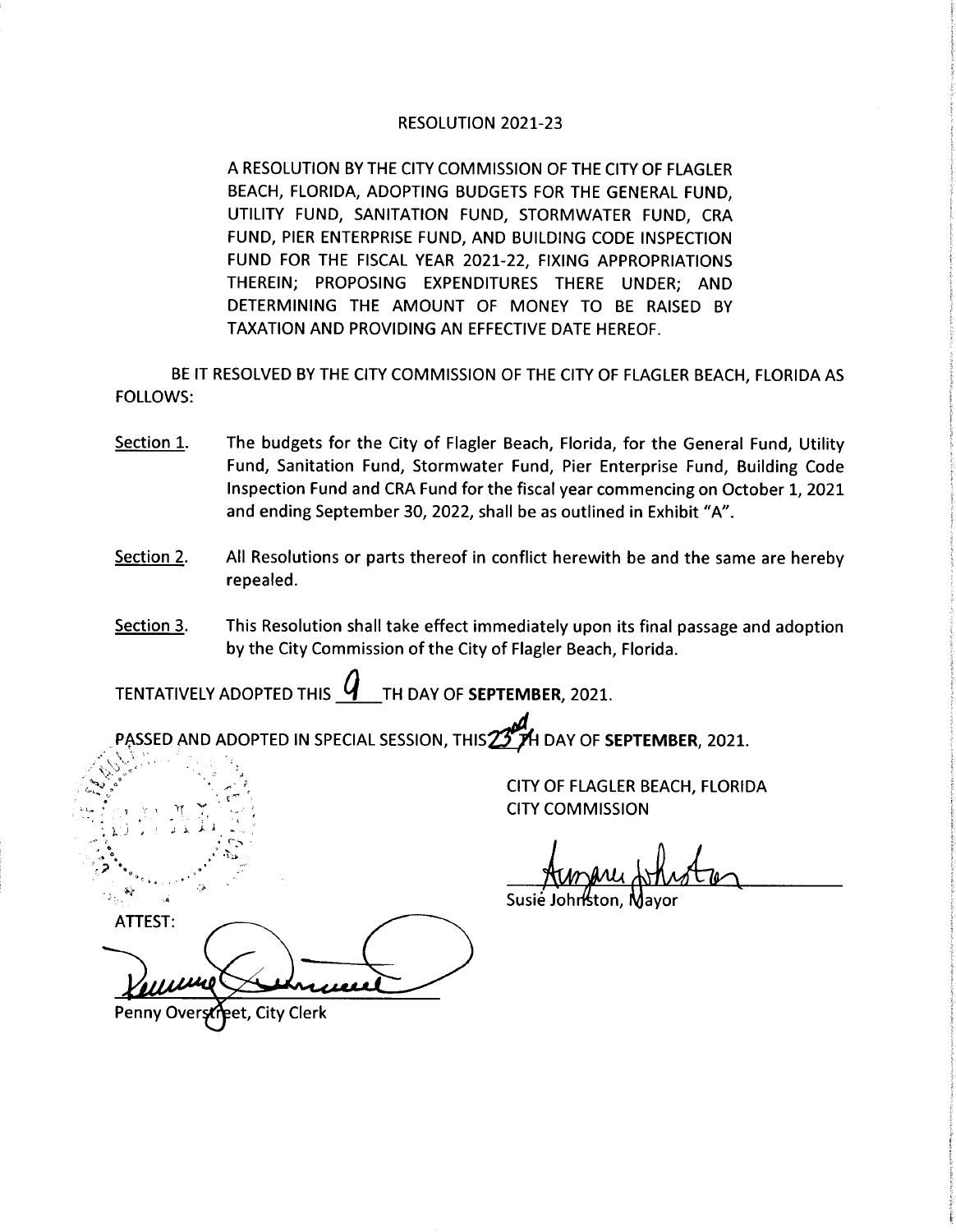| THE PROPOSED OPERATING BUDGET EXPENDITURES                                                                |                                    |              | OF THE CITY OF FLAGLER BEACH ARE 20.1% MORE THAN LAST YEARS TOTAL OPERATING EXPENDITURES. |                            |                          |                               |             |                               |
|-----------------------------------------------------------------------------------------------------------|------------------------------------|--------------|-------------------------------------------------------------------------------------------|----------------------------|--------------------------|-------------------------------|-------------|-------------------------------|
|                                                                                                           | <b>GENERAL ENTERPRISE</b><br>EUND  | FUND<br>PIER | BUILDING CODE<br><b>INSPECTION</b><br><b>SP</b>                                           | UTILITY<br>FUND            | SANITATION<br>FUND       | WATER<br><b>STORM</b><br>FUND | FUND<br>රි් | <b>TOTAL</b><br><b>BUDGET</b> |
| Taxes: Millage per \$1000 = Volusia Co.<br>Taxes: Millage per \$1000 = Flagler Co.<br>ESTIMATED REVENUES: | 8<br>$\infty$<br>5.42<br>5.42      |              |                                                                                           |                            |                          |                               |             |                               |
| Ad Valorem Taxes                                                                                          | 256<br>\$4,165,                    |              |                                                                                           |                            |                          |                               | \$374,773   | \$4,540,029                   |
| Licenses and Permits<br>Sales and Use Taxes                                                               | 438<br>450<br>\$1,416<br>\$160.    |              | 292,000                                                                                   |                            |                          |                               |             | \$1,416,438<br>\$452,450      |
| Charges for Services<br>Intergovernmental                                                                 | \$718,728<br>\$15,522              | \$299,000    |                                                                                           | \$4,934,000<br>\$1,000,000 | \$1,358,700              | \$514,140                     |             | \$1,718,728<br>\$7,121,362    |
| Miscellaneous Revenue<br>Fines and Forfeitures                                                            | 300<br>\$91,700<br>\$58,           | \$135,000    | \$1,000                                                                                   | \$35,000<br>\$1,164,000    | \$25,700<br>8,500        | \$3,800<br>\$800              |             | \$105,600                     |
| <b>TOTAL SOURCES</b>                                                                                      |                                    | \$434,000    | \$293,000                                                                                 | \$7,133,000                | \$1,392,900              | \$518,740                     | \$374,773   | \$1,418,200<br>\$16,772,807   |
| Transfers In                                                                                              | <b>\$6,626,394</b><br>\$338,801    | 558,928      |                                                                                           | မှာ မှာ<br>\$1,200,000     |                          |                               |             | \$2,097,729                   |
| Jse of Fund Balances/Reserves/Net Assets<br>TOTAL ESTIMATED REVENUES,                                     | မာ<br>$\frac{44}{5}$<br>877,<br>မာ | မာ           | 86,508                                                                                    |                            | မာ<br>377,984            | 264,878                       | 43,094      | \$1,649,608                   |
| TRANSFERS AND BALANCES                                                                                    | 239<br>\$7,842,                    | \$992,928    | \$379,608                                                                                 | \$8,333,000                | \$1,770.884              | \$783.618                     | \$417,867   | \$20,520,144                  |
| General Government Services<br><b>EXPENSES</b>                                                            | \$1,907,421                        |              |                                                                                           |                            |                          |                               | 228,331     | \$2,135,752                   |
| Physical Environment<br>Public Safety                                                                     | \$4,163,836                        |              | 358,608                                                                                   | 6,815,411                  | 1,529,185                | \$665,214                     |             | \$4,522,444                   |
| Human Services<br>Transportation                                                                          | \$192,811<br>382,196               |              |                                                                                           |                            |                          |                               |             | \$382,196<br>\$9,202,621      |
| <b>Culture and Recreation</b>                                                                             | 306,441                            | 992,928      |                                                                                           |                            |                          |                               |             | ន្ល<br>\$1,299,369            |
| <b>Debt Services</b>                                                                                      | \$5,047                            |              |                                                                                           | 514,506                    | \$103,554                | 118,404                       | 189,536     | \$931,047                     |
| Financial and Administrative<br><b>TOTAL EXPENSES</b>                                                     | \$7,822,932                        | \$992,928    | \$358,608                                                                                 | \$497,572<br>\$7,827,489   | \$138,145<br>\$1,770,884 | \$783,618                     | \$417,867   | \$19,974,326<br>\$1,500,897   |
| Transfers Out                                                                                             | ÷A                                 |              | \$21,000                                                                                  | \$285,000                  |                          |                               |             | \$306,000                     |
| Fund Balances/Reserves/Net Assets                                                                         | H<br>\$19,307                      | မာ           |                                                                                           | ↮<br>\$220,511             |                          | ຊູ                            | ន្ល         | \$239,819                     |
| TRANSFERS, RESERVES AND BALANCE<br><b>TOTAL APPROPRIATED EXPENDITURES</b>                                 | \$7,842,239                        | \$992,928    | \$379,608                                                                                 | \$8,333,000                | \$1,770,884              | \$783,618                     | \$417,867   | \$20,520,144                  |
| The tentative, adopted, and / or final budgets are on file in the                                         |                                    |              | clerk's office of the City of Flagler Beach as a public record                            |                            |                          |                               |             |                               |
| Must show at least 95% Ad Valorem for each millage                                                        |                                    |              |                                                                                           |                            |                          |                               |             | annma                         |

**BUDGET SUMMARY<br>CITY OF FLAGLER BEACH - FISCAL YEAR 2021/22** 

Exhibit A to Resolution 2021-23

## 9/3/2021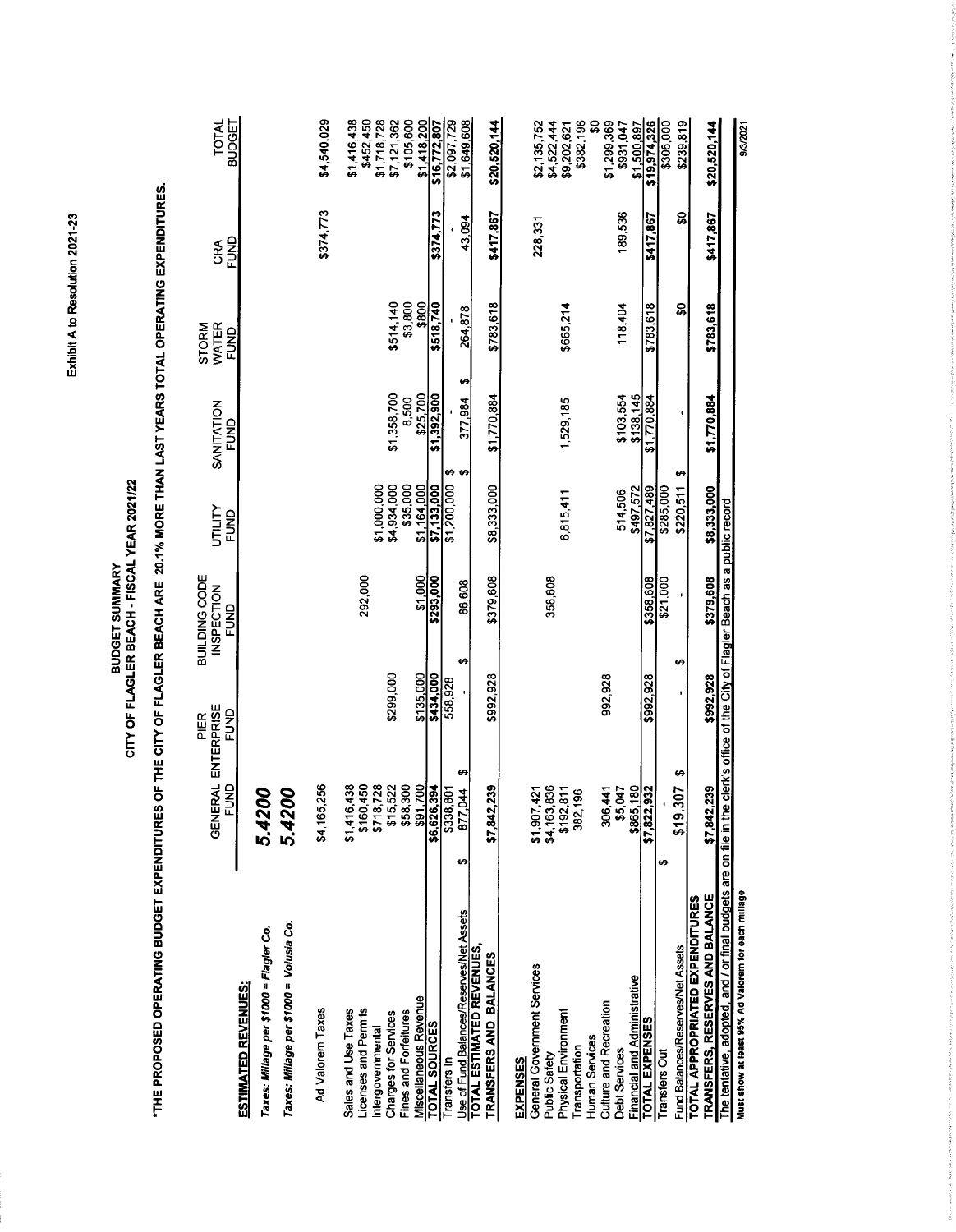## RESOLUTION 2021- 31

A RESOLUTION BY THE CITY COMMISSION OF THE CITY OF FLAGLER BEACH, FLORIDA, AMENDING RESOLUTION 2021-23 WHICH ADOPTED THE FY 2021/22 BUDGET, TO REFLECT A BUDGETAMENDMENT TO PROVIDE FUNDS FOR YEAR END BUDGET SHORTFALLS, PROVIDING FOR CONFLICT, PROVIDING AN EFFECTIVE DATE HEREOF.

NOW THEREFORE, BE IT RESOLVED BY THE CITY COMMISSION OF THE CITY OF FLAGLER BEACH, FLORIDA AS FOLLOWS:

|                 |                     | THE TILE EVEL TO BE THE PLACE OF BUSINESS OF THE HOTEL IS TO TO THE W |                 |
|-----------------|---------------------|-----------------------------------------------------------------------|-----------------|
| <b>INCREASE</b> | 405.5391.606300.222 | STORMWATER IMPROVEMENTS - OCEAN PALM EROSION                          | \$<br>99,050    |
| <b>INCREASE</b> | 405.3600.384000     | OTHER FUNDING SOURCES - HOA CONTRIBUTION                              | \$<br>9,905     |
| <b>INCREASE</b> | 405.3800.389102     | APPROPRIATED FUND BALANCE - STORMWATER                                | \$<br>89,145    |
|                 |                     |                                                                       |                 |
| <b>INCREASE</b> | 001.5191.606300.106 | <b>WICKLINE CENTER IMPROVEMENTS</b>                                   | \$<br>8,000     |
| <b>INCREASE</b> | 001.3800.389102     | APPROPRIATED FUND BALANCE - GENERAL FUND                              | \$<br>8,000     |
|                 |                     |                                                                       |                 |
| <b>INCREASE</b> | 401.5351.606300.119 | <b>WWTP IMPROVEMENTS</b>                                              | \$<br>1,700,000 |
| <b>INCREASE</b> | 401.3600.384000     | <b>TRANSFER FROM RESERVES</b>                                         | \$<br>350,000   |
| <b>INCREASE</b> | 401.3300.331102.119 | <b>LEGISLATIVE GRANT</b>                                              | \$<br>850,000   |
| <b>INCREASE</b> | 401.3800.389102     | APPROPRIATED FUND BALANCE - UTILITY FUND                              | \$<br>500,000   |
|                 |                     |                                                                       |                 |
| <b>INCREASE</b> | 001.5191.606300.224 | <b>IMPROVEMENTS - DUNE WALKOVERS</b>                                  | \$<br>54,982    |
| <b>INCREASE</b> | 001.3300.331400.224 | <b>FDOT REIMBURSEMENT</b>                                             | \$<br>54,982    |
|                 |                     |                                                                       |                 |
| <b>INCREASE</b> | 401.5352.304600.223 | <b>REPAIRS AND MAINTENANCE - SEWER COLLECTIONS</b>                    | \$<br>81,850    |
| <b>INCREASE</b> | 401.5353.101400     | <b>OVER TIME - LIFT STATION MAINTENANCE</b>                           | \$<br>1,000     |
| <b>INCREASE</b> | 401.3800.389102     | APPROPRIATED FUND BALANCE - UTILITY FUND                              | \$<br>82,850    |
|                 |                     |                                                                       |                 |
| <b>INCREASE</b> | 001.5131.101200     | <b>SALARIES - FINANCE</b>                                             | \$<br>20,250    |
| <b>INCREASE</b> | 001.5131.102100     | <b>FICA - FINANCE</b>                                                 | \$<br>1,549     |
| <b>INCREASE</b> | 001.5131.102200     | <b>RETIREMENT - FINANCE</b>                                           | \$<br>1,316     |
| <b>INCREASE</b> | 001.5131.102300     | LIFE & HEALTH INSURANCE - FINANCE                                     | \$<br>4,610     |
| <b>INCREASE</b> | 001.5131.102400     | <b>WORKERS COMP - FINANCE</b>                                         | \$<br>34        |
| <b>INCREASE</b> | 001.3200.321103     | <b>CITY ENGINEER REVIEW FEES</b>                                      | \$<br>27,759    |
| <b>INCREASE</b> | 401.5391.101200     | <b>SALARIES - UTILITY FUND</b>                                        | \$<br>11,250    |
| <b>INCREASE</b> | 401.5391.102100     | FICA - UTILITY FUND                                                   | \$<br>861       |
| <b>INCREASE</b> | 401.5391.102200     | <b>RETIREMENT - UTILITY FUND</b>                                      | \$<br>731       |
| <b>INCREASE</b> | 401.5391.102300     | LIFE & HEALTH INSURANCE - UTILITY FUND                                | \$<br>2,561     |
| <b>INCREASE</b> | 401.5391.102400     | <b>WORKERS COMP - UTILITY FUND</b>                                    | \$<br>19        |

SECTION 1. The FY 2021-2022 Approved Budget is amended as follows: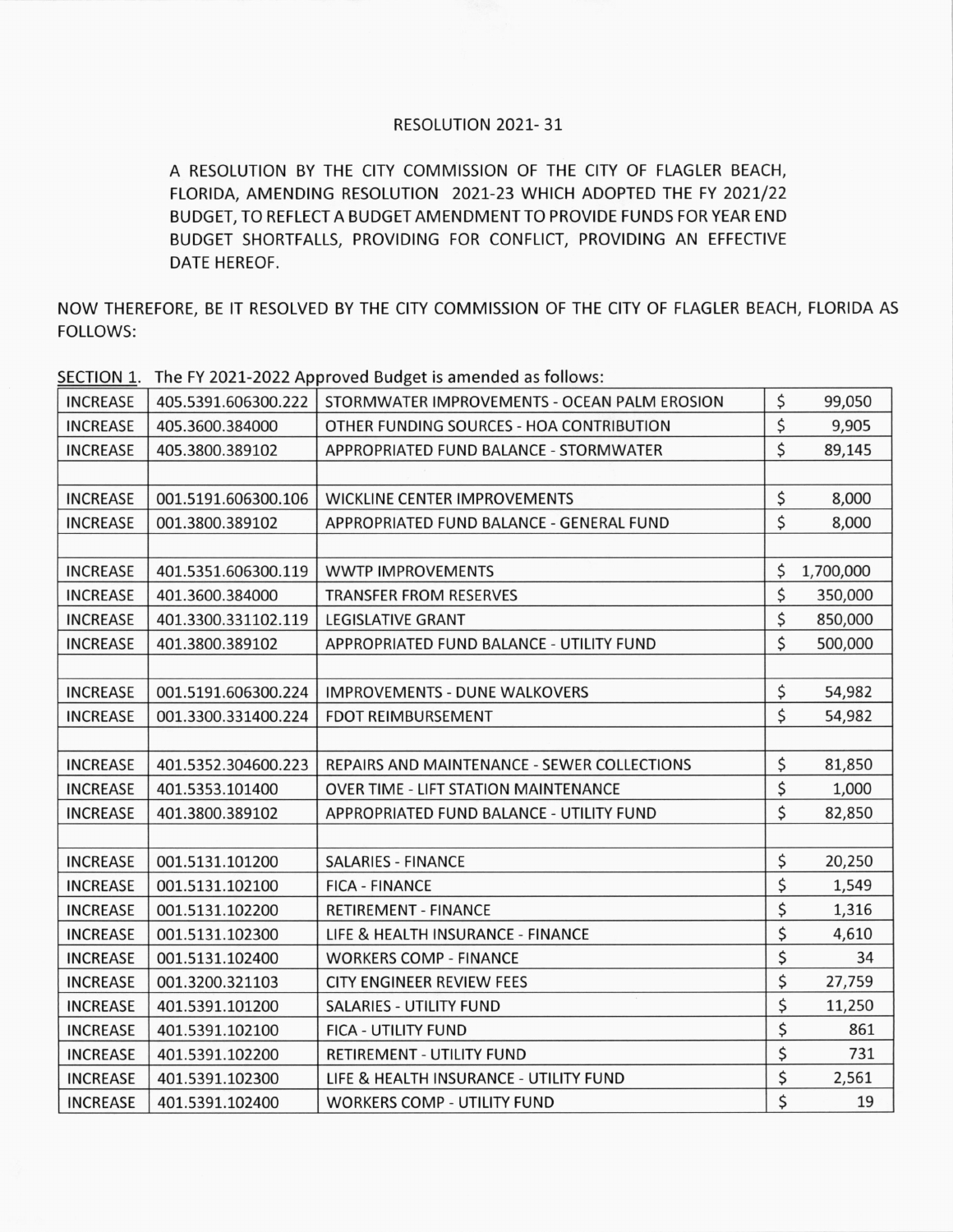| <b>INCREASE</b> | 401.3800.389102 | APPROPRIATED FUND BALANCE - UTILITY FUND    | \$  | 15,422 |
|-----------------|-----------------|---------------------------------------------|-----|--------|
| <b>INCREASE</b> | 403.5391.101200 | SALARIES - SANITATION FUND                  | \$  | 13,500 |
| <b>INCREASE</b> | 403.5391.102100 | <b>FICA - SANITATION FUND</b>               | \$  | 1,033  |
| <b>INCREASE</b> | 403.5391.102200 | <b>RETIREMENT - SANITATION FUND</b>         | \$  | 878    |
| <b>INCREASE</b> | 403.5391.102300 | LIFE & HEALTH INSURANCE - SANITATION FUND   | \$  | 3,073  |
| <b>INCREASE</b> | 403.5391.102400 | <b>WORKERS COMP - SANITATION FUND</b>       | \$  | 23     |
| <b>INCREASE</b> | 403.3800.389102 | APPROPRIATED FUND BALANCE - SANITATION      | \$  | 18,507 |
|                 |                 |                                             |     |        |
| <b>INCREASE</b> | 401.5391.303100 | <b>PROFESSIONAL SERVICES - UTILITY FUND</b> | \$  | 30,000 |
| <b>INCREASE</b> | 401.3800.389102 | APPROPRIATED FUND BALANCE - UTILITY FUND    | \$  | 30,000 |
|                 |                 |                                             |     |        |
| <b>INCREASE</b> | 403.5391.101200 | <b>SALARIES - SANITATION FUND</b>           | \$  | 11,430 |
| <b>INCREASE</b> | 403.5391.102100 | <b>FICA - SANITATION FUND</b>               | \$  | 874    |
| <b>INCREASE</b> | 403.5391.102200 | <b>RETIREMENT - SANITATION FUND</b>         | \$  | 743    |
| <b>INCREASE</b> | 403.5391.102300 | LIFE & HEALTH INSURANCE - SANITATION FUND   | \$  | 1,375  |
| <b>INCREASE</b> | 403.5391.102400 | <b>WORKERS COMP - SANITATION FUND</b>       | \$  | 20     |
| <b>INCREASE</b> | 403.3800.389102 | APPROPRIATED FUND BALANCE - SANITATION      | \$  | 14,442 |
|                 |                 |                                             |     |        |
| <b>INCREASE</b> | 001.5214.303400 | <b>CONTRACTUAL SERVICES - POLICE</b>        | \$  | 1,620  |
| <b>INCREASE</b> | 001.3800.389102 | APPROPRIATED FUND BALANCE - GENERAL FUND    | \$  | 1,620  |
|                 |                 |                                             |     |        |
| <b>INCREASE</b> | 102.5242.304100 | <b>COMMUNICATIONS- BCI FUND</b>             | \$  | 325    |
| <b>INCREASE</b> | 102.3800.389102 | APPROPRIATED FUND BALANCE - BCI FUND        | \$. | 325    |

SECTION 2. All Resolutions or parts thereof in conflict herewith be and the same are hereby repealed.

SECTION 3. This Resolution shall become effective immediately upon passage as provided by law.

PASSED AND ADOPTED THIS 18th  $DAY OF$  November 2021.

ATTEST:

CITY OF FLAGLER BEACH, FLORIDA CITY COMMISSION Suzie Johnston, Mayor

Penny Overstreet, City Clerk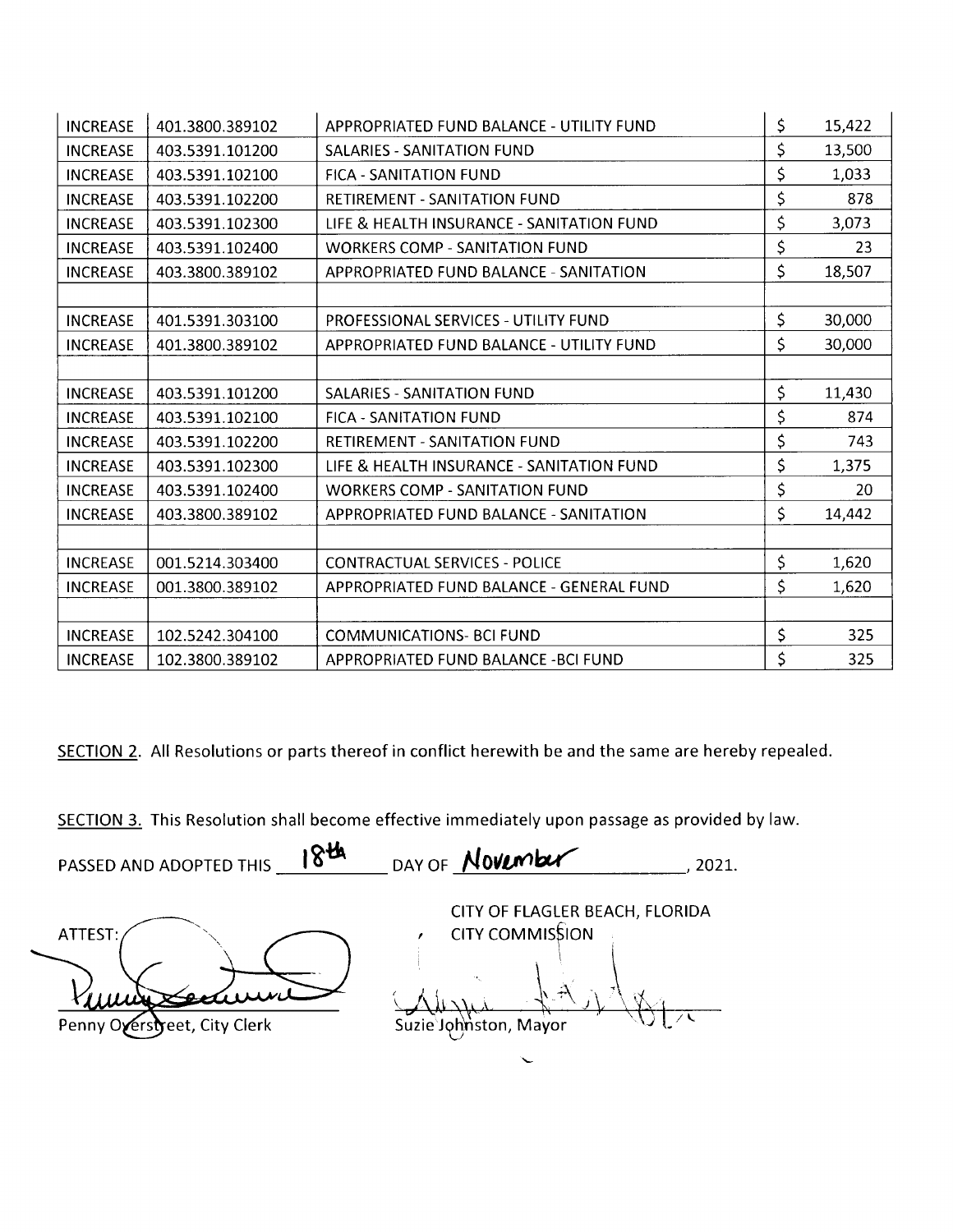A RESOLUTION BY THE CITY COMMISSION OF THE CITY OF FLAGLER BEACH, FLORIDA, AMENDING RESOLUTION 2021-23 WHICH ADOPTED THE FY 2021/22 BUDGET, TO REFLECT A BUDGET AMENDMENT TO ROLL THE APPROPRIATED FUND BALANCES FROM FISCAL YEAR 2020/21 INTO THE BUDGET FOR 2021/22; PROVIDING FOR CONFLICT, PROVIDING AN EFFECTIVE DATE HEREOF.

NOW THEREFORE, BE IT RESOLVED BY THE CITY COMMISSION OF THE CITY OF FLAGLER BEACH, FLORIDA AS FOLLOWS:

SECTION 1. The FY 2021/22 Approved Budget is amended as follows:

| <b>INCREASE</b> | 001.5122.101200     | SALARY - EXECUTIVE                                    | 9,390   |
|-----------------|---------------------|-------------------------------------------------------|---------|
| <b>INCREASE</b> | 001.5221.606400     | CAPITAL EQUIPMENT - FIRE                              | 27,416  |
| <b>INCREASE</b> | 001.5192.909302     | <b>RESERVE FOR CONTINGENCY</b>                        | 1,830   |
| <b>INCREASE</b> | 001.5124.304800     | PROMOTIONAL ACTIVITIES - HR                           | 1,000   |
| <b>INCREASE</b> | 001.5241.303100     | PROFESSIONAL SERVICES - PLANNING/ZONING               | 2,400   |
| <b>INCREASE</b> | 001.5214.606400     | CAPITAL EQUIPMENT - POLICE                            | 89,087  |
| <b>INCREASE</b> | 001.5214.305200     | <b>OPERATING SUPPLIES - POLICE</b>                    | 2,328   |
| <b>INCREASE</b> | 001.5800.303100.215 | PROFESSIONAL SERVICES - ECREATION                     | 2,710   |
| <b>INCREASE</b> | 001.5123.606401     | EQUIPMENT LESS THAN \$5000 - CITY CLERK               | 1,225   |
| <b>INCREASE</b> | 001.3800.389101     | APPROPRIATED FUND BALANCE - GENERAL FUND              | 137,386 |
|                 |                     |                                                       |         |
| <b>INCREASE</b> | 103.5725.303100.201 | PROFESSIONAL SERVICES - PIER                          | 14,300  |
| <b>INCREASE</b> | 103.3800.389101     | APPROPRIATED FUND BALANCE - PIER FUND                 | 14,300  |
|                 |                     |                                                       |         |
| <b>INCREASE</b> | 403.5341.606300     | CAPITAL IMPROVEMENTS - SANITATION                     | 5,842   |
| <b>INCREASE</b> | 403.5341.606300     | <b>CAPITAL IMPROVEMENTS - SANITATION</b>              | 10,000  |
| <b>INCREASE</b> | 403.3800.389101     | APPROPRIATED FUND BALANCE - SANITATION<br><b>FUND</b> | 15,842  |
|                 |                     |                                                       |         |
| <b>INCREASE</b> | 401.5353.606300.170 | CAPITAL IMPROVEMENTS - LS MAINTENANCE                 | 9,050   |
| <b>INCREASE</b> | 401.5353.304600     | REPAIRS & MAINTENANCE - LS MAINTENANCE                | 2,520   |
| <b>INCREASE</b> | 401.5353.304600     | REPAIRS & MAINTENANCE - LS MAINTENANCE                | 30,000  |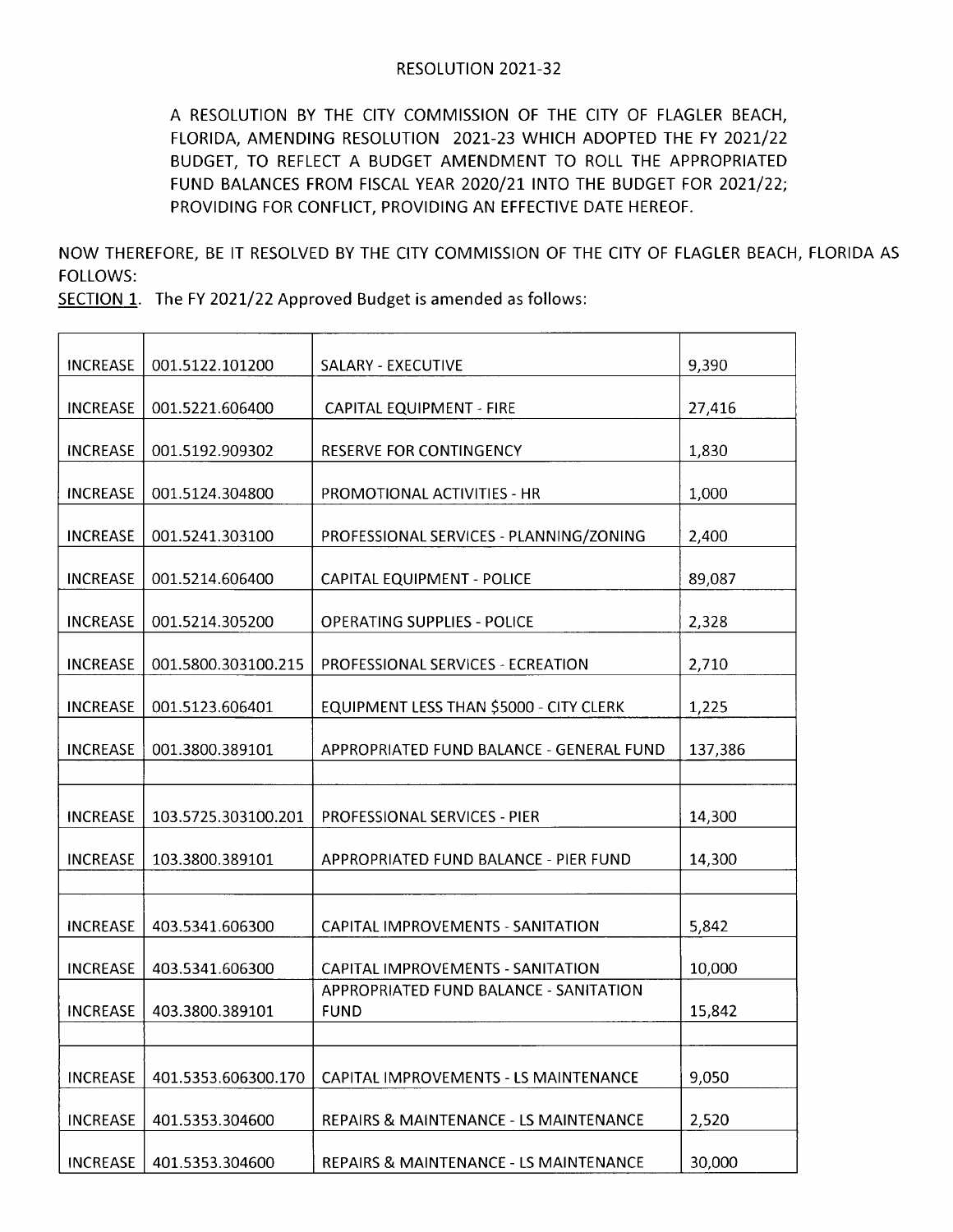| <b>INCREASE</b> | 401.5332.606300.204 | CAPITAL IMPROVEMENTS - T&D               | 67,589     |
|-----------------|---------------------|------------------------------------------|------------|
| <b>INCREASE</b> | 401.5332.606300.204 | CAPITAL IMPROVEMENTS - T&D               | 15,677     |
| <b>INCREASE</b> | 401.5332.606300.204 | CAPITAL IMPROVEMENTS - T&D               | 390,848    |
| <b>INCREASE</b> | 401.5331.606401     | EQUIPMENT LESS THAN \$5000 - WTP         | 3,300      |
| <b>INCREASE</b> | 401.5331.606300     | <b>CAPITAL IMPROVEMENTS - WTP</b>        | 12,200     |
| <b>INCREASE</b> | 401.5331.606400.208 | <b>CAPITAL IMPROVEMENTS - WTP</b>        | 30,000     |
| <b>INCREASE</b> | 401.5331.606400.208 | <b>CAPITAL IMPROVEMENTS - WTP</b>        | 30,000     |
| <b>INCREASE</b> | 401.5331.606300.203 | <b>CAPITAL IMPROVEMENTS - WTP</b>        | 19,290     |
| <b>INCREASE</b> | 401.5331.606300.207 | <b>CAPITAL IMPROVEMENTS - WTP</b>        | 110,000    |
| <b>INCREASE</b> | 401.5331.606300.203 | <b>CAPITAL IMPROVEMENTS - WTP</b>        | 132,000    |
| <b>INCREASE</b> | 401.5331.606300.203 | <b>CAPITAL IMPROVEMENTS - WTP</b>        | 529,028    |
| <b>INCREASE</b> | 401.5351.305202     | <b>LAB TESTING - WWTP</b>                | 9,452      |
| <b>INCREASE</b> | 401.3600.384000.119 | <b>LOAN PROCEEDS - WWTP</b>              | (223, 978) |
| <b>INCREASE</b> | 401.5351.606300.119 | CAPITAL IMPROVEMENTS - WWTP              | 223,978    |
| <b>INCREASE</b> | 401.3800.389101     | APPROPRIATED FUND BALANCE - UTILITY FUND | 1,390,953  |

SECTION 2. All Resolutions or parts thereof in conflict herewith be and the same are hereby repealed.

SECTION 3. This Resolution shall become effective immediately upon passage as provided by law.

PASSED AND ADOPTED THIS  $18^{14}$  DAY OF  $\frac{\text{H} \text{O} \text{V} \text{L}}{\text{O} \text{V} \text{L}}$  2021.

ATTEST: AAMe Audit Communication (1974)

CITY OF FLAGLER BEACH, FLORIDA **CITY COMMISSION** 

1,